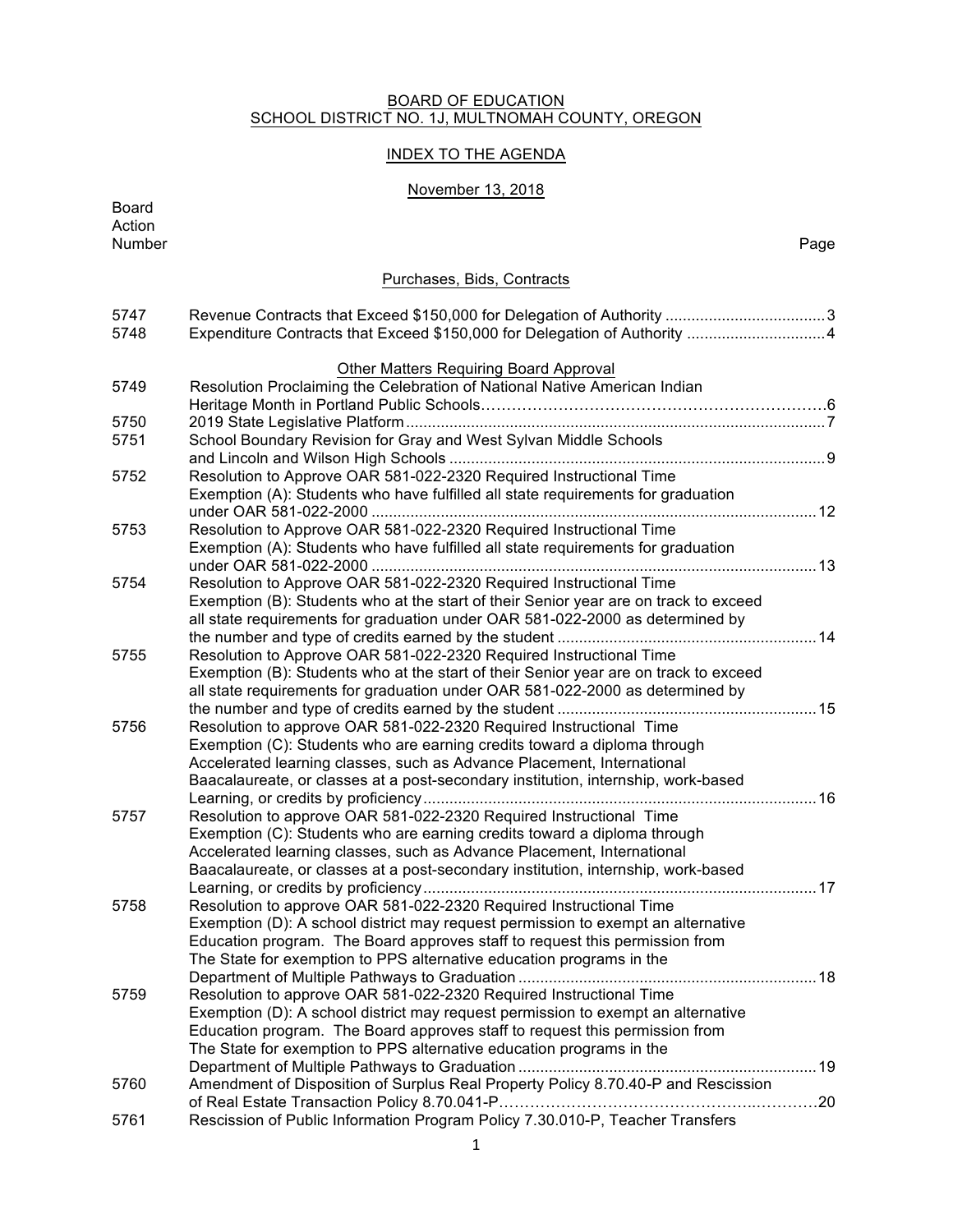|      | Policy 5.20.060-P, Non-contractual Grievance Procedure Policy 5.40.020-P, and |  |
|------|-------------------------------------------------------------------------------|--|
|      |                                                                               |  |
| 5762 |                                                                               |  |
| 5763 |                                                                               |  |

Purchases, Bids, Contracts

Numbers 5747 and 5748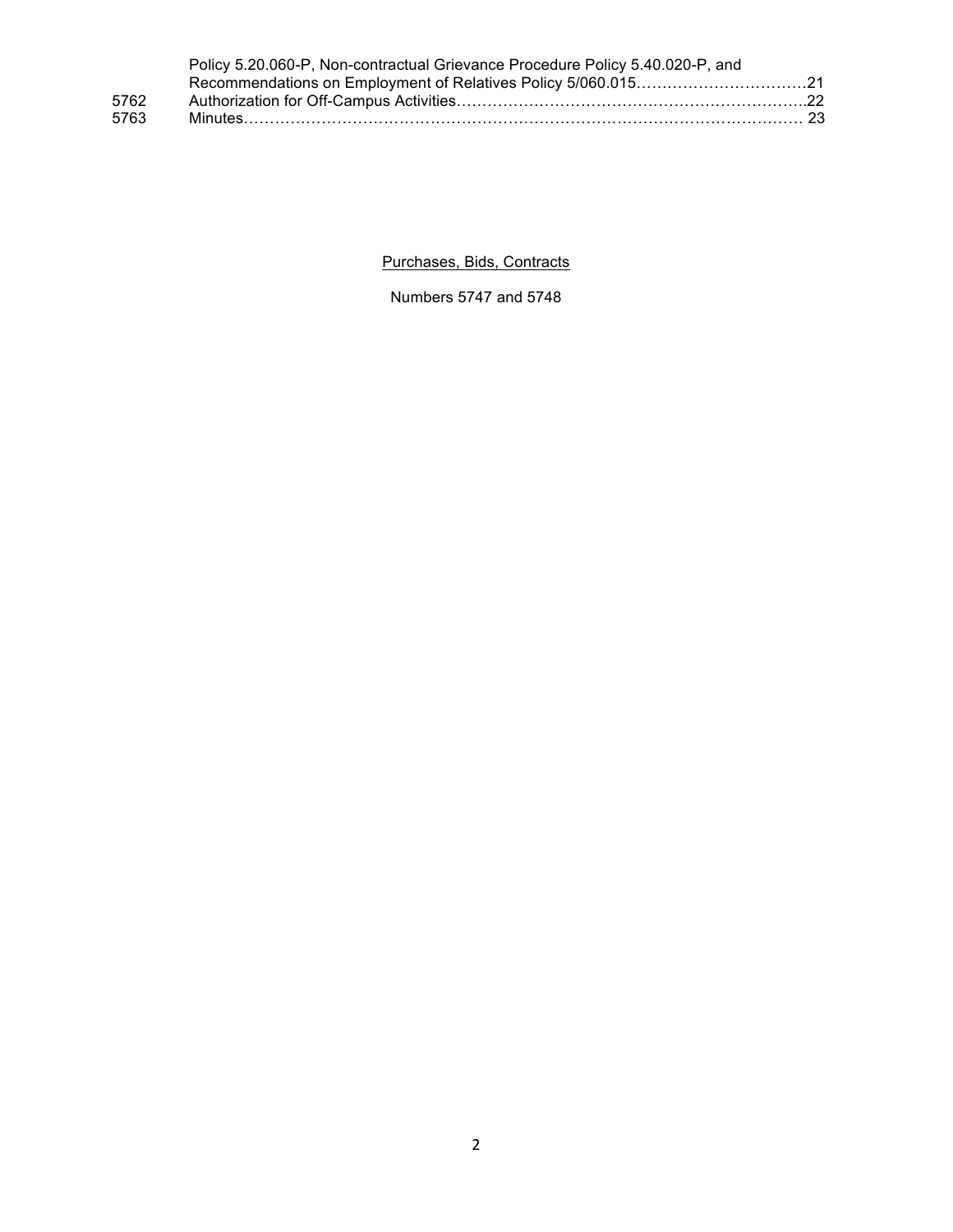### Revenue Contracts that Exceed \$150,000 Limit for Delegation of Authority

#### **RECITAL**

Portland Public Schools ("District") Public Contracting Rules PPS-45-0200 ("Authority to Approve District Contracts; Delegation of Authority to Superintendent") requires the Board of Education ("Board") to enter into and approve all contracts, except as otherwise expressly authorized. Contracts exceeding \$150,000 per contractor are listed below.

### **RESOLUTION**

The Superintendent recommends that the Board approve these contracts. The Board accepts this recommendation and by this resolution authorizes the Deputy Clerk to enter into the following agreements.

### **NEW REVENUE CONTRACTS**

| Contractor | Contract<br>Term | <b>Contract Type</b> | <b>Description of Services</b> | Contract<br>Amount | Responsible<br>Administrator,<br><b>Funding Source</b> |
|------------|------------------|----------------------|--------------------------------|--------------------|--------------------------------------------------------|
|            |                  |                      |                                |                    |                                                        |

#### **NEW INTERGOVERNMENTAL AGREEMENTS / REVENUE ("IGA/Rs")**

| Contractor                         | Contract<br>Term             | <b>Contract Type</b>                                       | <b>Description of Services</b>                                                                                                                                      | Contract<br>Amount | Responsible<br>Administrator,<br><b>Funding Source</b>    |
|------------------------------------|------------------------------|------------------------------------------------------------|---------------------------------------------------------------------------------------------------------------------------------------------------------------------|--------------------|-----------------------------------------------------------|
| Reynolds School<br><b>District</b> | 8/1/18<br>through<br>6/30/19 | Intergovernmental<br>Agreement /<br>Revenue<br>IGA/R 67028 | Columbia Regional Program<br>will provide Reynolds School<br>District school age classroom<br>services for Deaf/Hard of<br>Hearing regionally eligible<br>children. | \$390.960          | Y. Curtis<br><b>Fund 299</b><br>Dept. 5422<br>Grant S0031 |

No New Intergovernmental Agreements/Revenue Contracts

### **AMENDMENTS TO EXISTING REVENUE CONTRACTS**

|            |                  |                      |                                |                    | <b>Responsible</b>                      |
|------------|------------------|----------------------|--------------------------------|--------------------|-----------------------------------------|
| Contractor | Contract<br>Term | <b>Contract Type</b> | <b>Description of Services</b> | Contract<br>Amount | Administrator.<br><b>Funding Source</b> |
|            |                  |                      |                                |                    |                                         |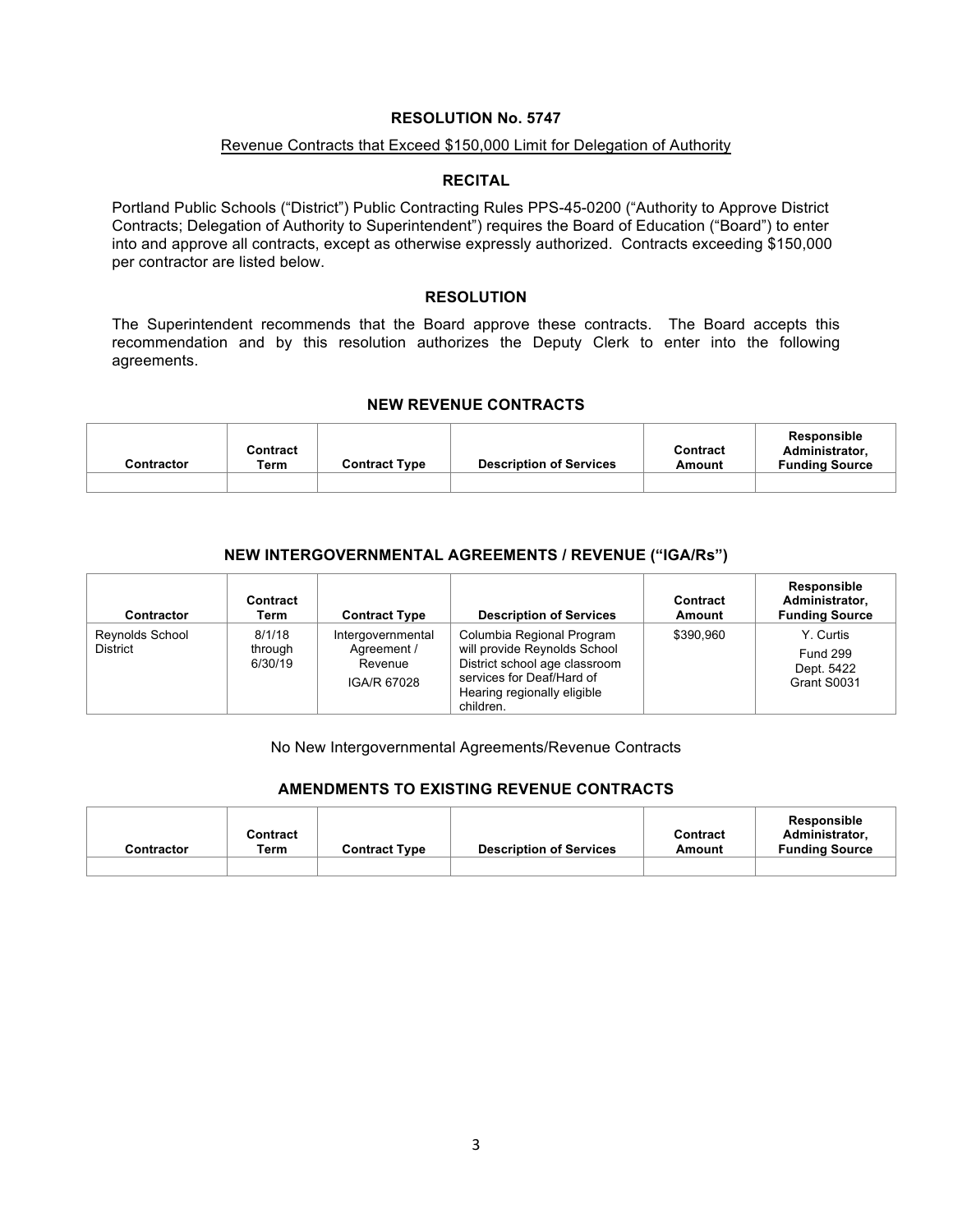#### Expenditure Contracts that Exceed \$150,000 for Delegation of Authority

### **RECITAL**

Portland Public Schools ("District") Public Contracting Rules PPS-45-0200 ("Authority to Approve District Contracts; Delegation of Authority to Superintendent") requires the Board of Education ("Board") enter into contracts and approve payment for products, materials, supplies, capital outlay, equipment, and services whenever the total amount exceeds \$150,000 per contract, excepting settlement or real property agreements. Contracts meeting this criterion are listed below.

### **RESOLUTION**

The Superintendent recommends that the Board approve these contracts. The Board accepts this recommendation and by this resolution authorizes the Deputy Clerk to enter into the following agreements.

# **NEW CONTRACTS**

| <b>Contractor</b>                                  | Contract<br>Term                                                                                                         | <b>Contract Type</b>                  | <b>Description of Services</b>                                                                                                                                           | Contract<br>Amount | <b>Responsible</b><br>Administrator,<br><b>Funding Source</b> |
|----------------------------------------------------|--------------------------------------------------------------------------------------------------------------------------|---------------------------------------|--------------------------------------------------------------------------------------------------------------------------------------------------------------------------|--------------------|---------------------------------------------------------------|
| <b>Reece Complete</b><br><b>Security Solutions</b> | 11/14/18<br>through<br>8/25/19<br>Option to<br>renew for<br>four<br>additional<br>one-year<br>terms<br>through<br>6/1/23 | Cooperative<br>Agreement<br>COA 67065 | Provide access control<br>installation and repair services<br>on an as-needed basis.<br><b>Administering Contracting</b><br>Agency: Fern Ridge School<br><b>District</b> | \$750,000          | C. Hertz<br><b>Fund 101</b><br>Dept. 5597                     |
| Rexel Inc. dba Platt<br><b>Electric Supply</b>     | 11/14/18<br>through<br>5/2/22                                                                                            | Cooperative<br>Agreement<br>COA 67026 | Purchase of goods for<br>Maintenance and Electrical<br>Departments on an as-needed<br>basis.<br><b>Administering Contracting</b><br>Agency: Multnomah County             | \$500,000          | C. Hertz<br><b>Fund 101</b><br>Dept. 5592                     |

### **NEW INTERGOVERNMENTAL AGREEMENTS ("IGAs")**

| Contractor                                | Contract<br>Term             | <b>Contract Type</b>                        | <b>Description of Services</b>                                                                                                                                | Contract<br>Amount | <b>Responsible</b><br>Administrator,<br><b>Funding Source</b> |
|-------------------------------------------|------------------------------|---------------------------------------------|---------------------------------------------------------------------------------------------------------------------------------------------------------------|--------------------|---------------------------------------------------------------|
| North Clackamas<br><b>School District</b> | 7/1/18<br>through<br>6/30/19 | Intergovernmental<br>Agreement<br>IGA 67086 | Columbia Regional Program<br>and North Clackamas SD will<br>partner to deliver regional<br>services to eligible individuals<br>with Autism Spectrum Disorder. | \$339,900          | Y. Curtis<br><b>Fund 205</b><br>Dept. 5433<br>Grant G1700     |

### **AMENDMENTS TO EXISTING CONTRACTS**

| Contractor                                  | Contract<br>Amendment<br>Term                                           | <b>Contract Type</b>                                | <b>Description of Services</b>                                                                                     | Amendment<br>Amount.<br><b>Contract Total</b> | Responsible<br>Administrator,<br><b>Funding Source</b> |
|---------------------------------------------|-------------------------------------------------------------------------|-----------------------------------------------------|--------------------------------------------------------------------------------------------------------------------|-----------------------------------------------|--------------------------------------------------------|
| <b>EduPoint Educational</b><br>Systems, LLC | 11/14/18<br>Cooperative<br>Agreement<br>through<br>7/31/23<br>COA 59157 |                                                     | Adds funds and extends date of<br>service for EduPoint student<br>information system.<br>Lead Agency: Salem-Keizer | \$781.479<br>\$1,471,710                      | C. Hertz<br><b>Fund 101</b><br>Dept. 5581              |
|                                             |                                                                         | Amendment 5                                         | <b>School District (Master Price</b><br>Agreement G-2012-100)                                                      |                                               |                                                        |
| Two Ocean Partners.<br>LLC.                 | 11/15/18<br>through<br>12/31/18                                         | <b>Personal Services</b><br>PS 65869<br>Amendment 6 | Adds funds for interim support<br>for Finance Department.<br>Direct Negotiation<br>PPS-46-0525                     | \$93,000<br>\$675.941                         | C. Hertz<br><b>Fund 101</b><br>Dept. 5520              |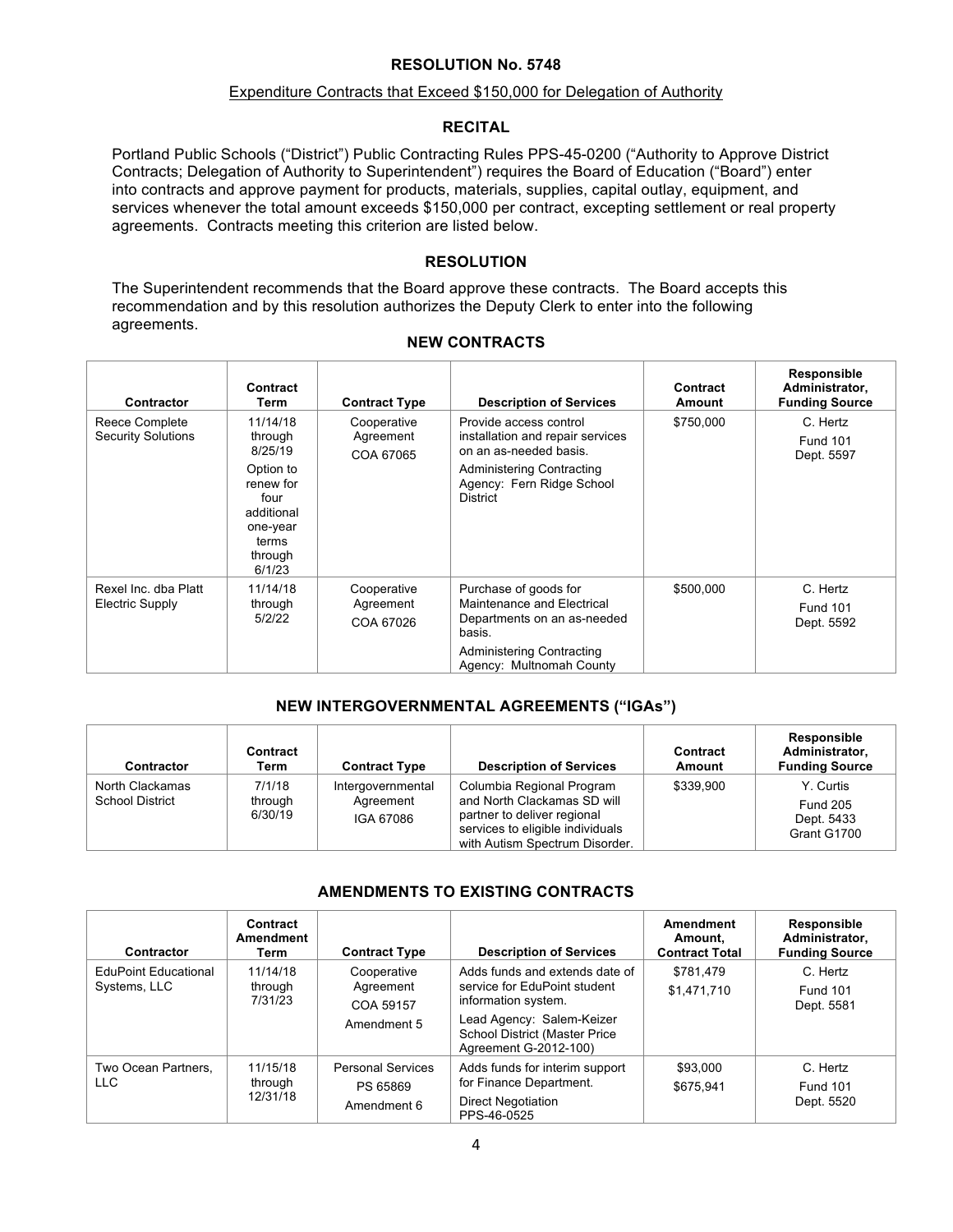# Other Matters Requiring Board Approval

Numbers 5749 through 5763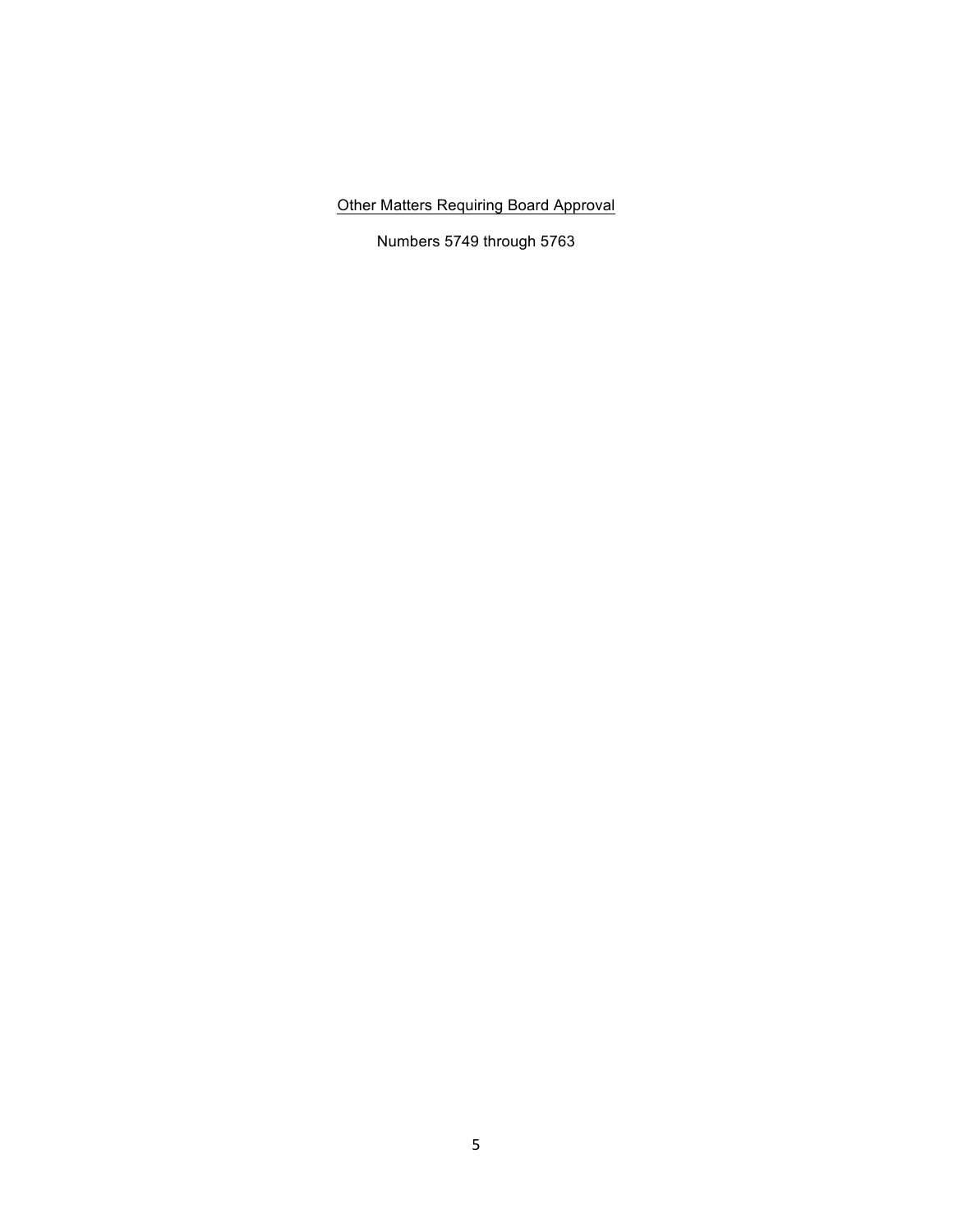#### Resolution Proclaiming the Celebration of National Native American Indian Heritage Month in Portland Public Schools

# **RECITALS**

- A. Native American Indians are descendants of the original, indigenous inhabitants of what is now the United States;
- B. The Portland Metro region rests on the traditional lands of the Bands of the Chinook, Multnomah, Clackamas, Tualatin, Molalla, Kalapuya, Wasco, Cowlitz and Kathlamet tribes. These tribes established their communities in a resource rich area where they traded and fished along the rivers and harvested those natural resources that fed and maintained their families. In the 1950's, under Federal Relocation Policy a large segment of the Native population in the US was forced to relocate to several major cities of which Portland was one. This has added to the diversity of tribal representation in the region;
- C. Native American Indians people whose history is rich with those who positively influence and enrich our nation, our society, our region, our state, and our schools through their entrepreneurship, commitment to community service, deep value of justice and liberty, and social and cultural life;
- D. On August 3, 1990, President of the United States George H. W. Bush declared the month of November as National American Indian Heritage Month, thereafter commonly referred to as Native American Heritage Month;
- E. Native American Indians have made profound contributions and continue to make advances in education, medicine, art, culture, and public service and been a consistent and vital influence in our nation's growth and prosperity;
- F. The Portland Metro's Native American Indian Community is diverse and growing with the population estimated to be nearly 70,000. Currently, .06% percent of enrolled students in the Portland Public Schools are Native American Indian and .06%percent of our Native American Indian employees contribute to the accomplishment of PPS's mission;
- G. Understanding Native American Indian history is an important part of celebrating Native American Heritage Month; Background:
- H. The Oregon Indian Education Association introduced and Oregon Governor Brown signed into law Senate Bill 13, Tribal History/Shared History in the 2017 legislative session. This Bill called upon the Oregon Department of Education (ODE) to develop a statewide curriculum relating to the Native American experience in Oregon, including tribal history, tribal sovereignty, culture, treaty rights, government, socioeconomic experiences, and current events.

Tribal History/Shared History is one of 11 objectives identified in ODE's American Indian/Alaska Native State Plan, in which "Every school district in Oregon implements historically accurate, culturally embedded, place-based, contemporary, and developmentally-appropriate American Indian curriculum…" Oregon is one of several states adopting similar efforts to reaffirm the state's commitment in preserving tribal cultural integrity and the education of our citizens.

In May 2018, ODE facilitated coordination of the creation of Essential Understandings of Oregon's American Indians, which will be used to develop American Indian curriculum and assessment tools for 4th, 8th, and 10th grades aligning with state standards in the following content areas: English Language Arts, Science, Math, Social Science, and Physical Education/Health. Education Northwest convened an advisory council comprised of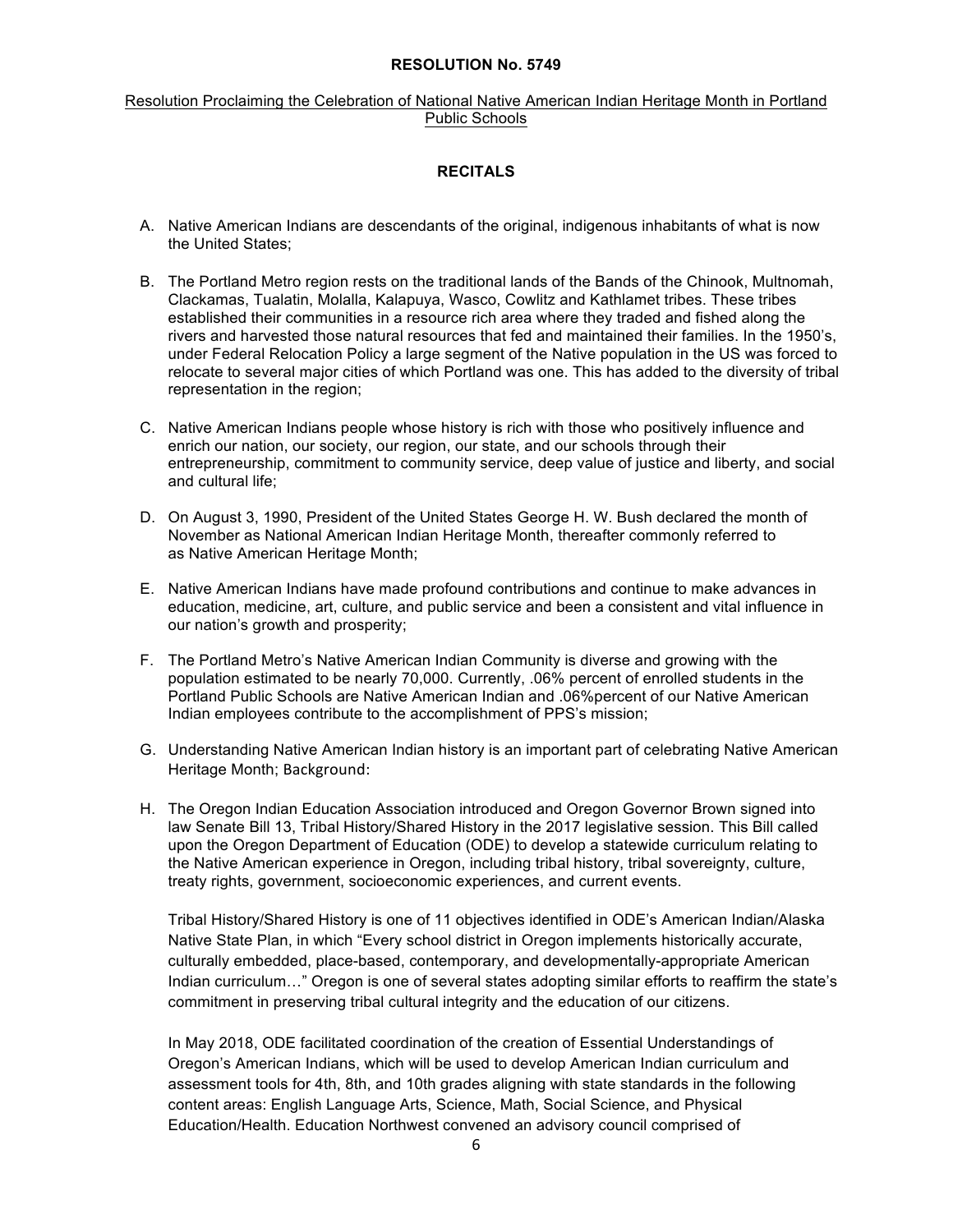representatives appointed from each of the 9 federally recognized tribes in Oregon, to begin drafting the Essential Understandings. The ODE will continue to work with the 9 federally recognized tribes to finalize the Essential Understandings during the 2018-19 school year. Portland Public Schools is supportive of this vital statewide work.

- I. Portland Public Schools has a Racial Education Equity Policy that states our commitment to affirmatively overcome the educational barriers that have resulted in a persistent, unacceptable achievement gap for students of color and to give each student the opportunity and support to meet his or her highest potential;
- J. Closing opportunity gaps while raising achievement for all students is the top priority of the Board of Education, the Superintendent and all district staff;
- K. The Portland Public Schools Board of Education believes each and every student is to be celebrated and appreciated for the distinct and vibrant contributions made by sharing cultures, language, ideas, beliefs and values within a school community.

# **RESOLVED**

- 1. The Portland Public Schools Board of Education hereby promotes November 1 through November 30th as Native American Indian Heritage Month and encourages staff, students, and community to observe, recognize, and celebrate the culture, heritage, and economic contributions of Native Americans to our Oregon and the United States through culturally relevant activity, and to learn from the past and understand the experiences that have shaped the United States.
- 2. The Superintendent or his designee shall work with all schools in the district to recognize Native American Indian Heritage Month through culturally relevant lessons and activities.

# **RESOLUTION No. 5750**

### 2019 State Legislative Platform

### **RECITALS**

- A. In January the Oregon Legislature will convene the 2019 Regular Legislative Session during which hundreds of bills affecting education will be introduced and debated.
- B. Additionally, the Legislature will approve a budget for the 2019-2021 biennium that will contain the State School Fund, the primary funding source for K-12 education in Oregon and for Portland Public Schools.
- C. The PPS Board recognizes that legislative advocacy is essential for the District and for our ability to affect education public policy in Oregon.
- D. Portland Public Schools' first and foremost priority for the 2019 Regular Legislative Session is for the legislature to provide robust funding for advancing student achievement in every school district in Oregon.
- E. The district is calling on the legislature to tackle real revenue reform so the state can reconnect to adequate funding for education as outlined by the Quality Education Commission and to support increased investments in other essential services.
- F. Portland Public Schools will advocate for increased investments in programs that support the social and emotional well-being of our students and their families.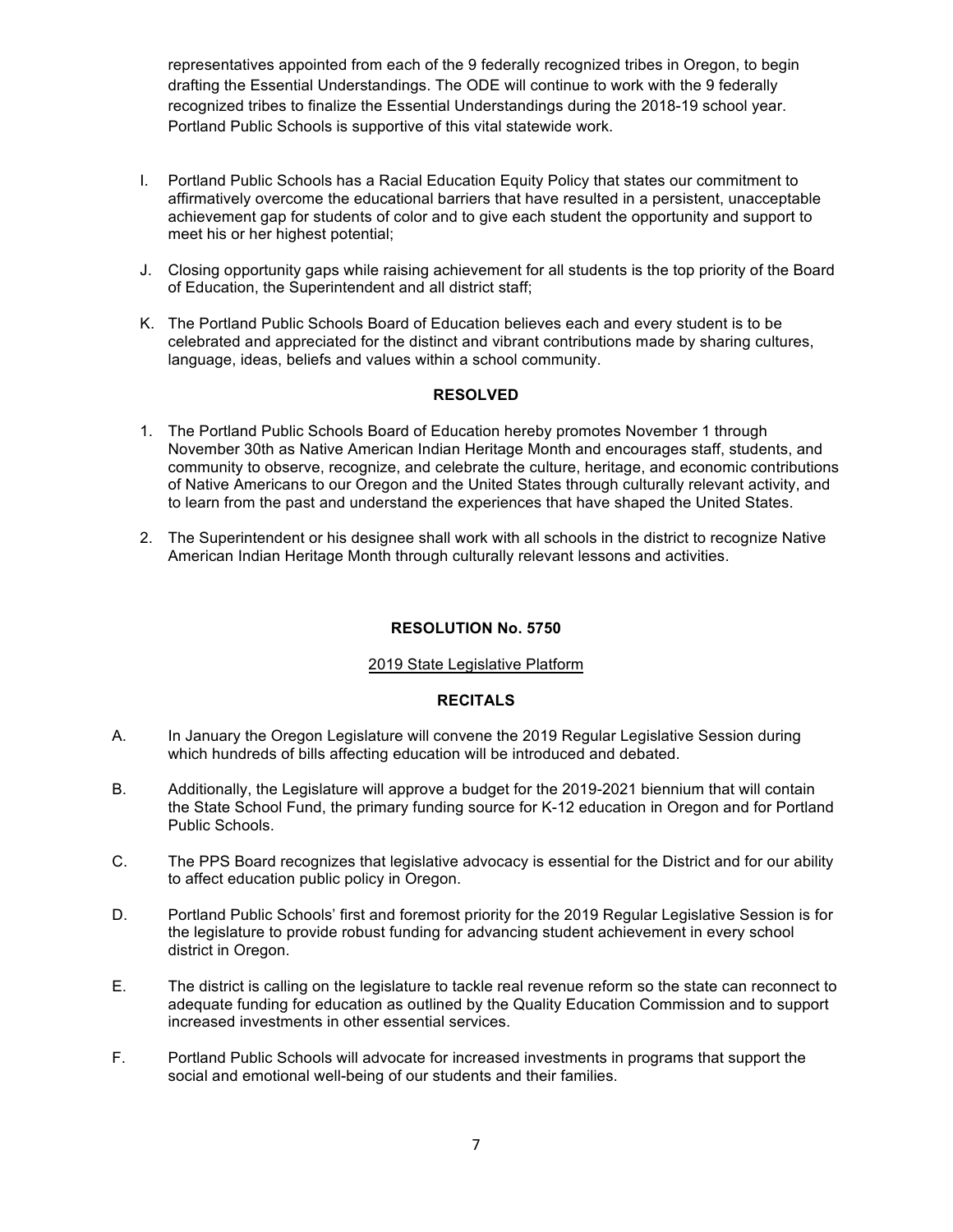- G. The district will also strongly support measures that enhance the ability of PPS to advance student achievement, close the opportunity gap for historically underserved students and enhance equity in the district and statewide.
- H. The legislative platform was developed through consultation with district staff, board members, and other state-wide associations and partners.

### **RESOLUTION**

The Board adopts the 2019 State Legislative Platform as the formal position of the Board of Education for the 2019 Regular Legislative Session focusing on priority areas of student achievement and safety, education funding, expanded learning opportunities and workforce diversity and development.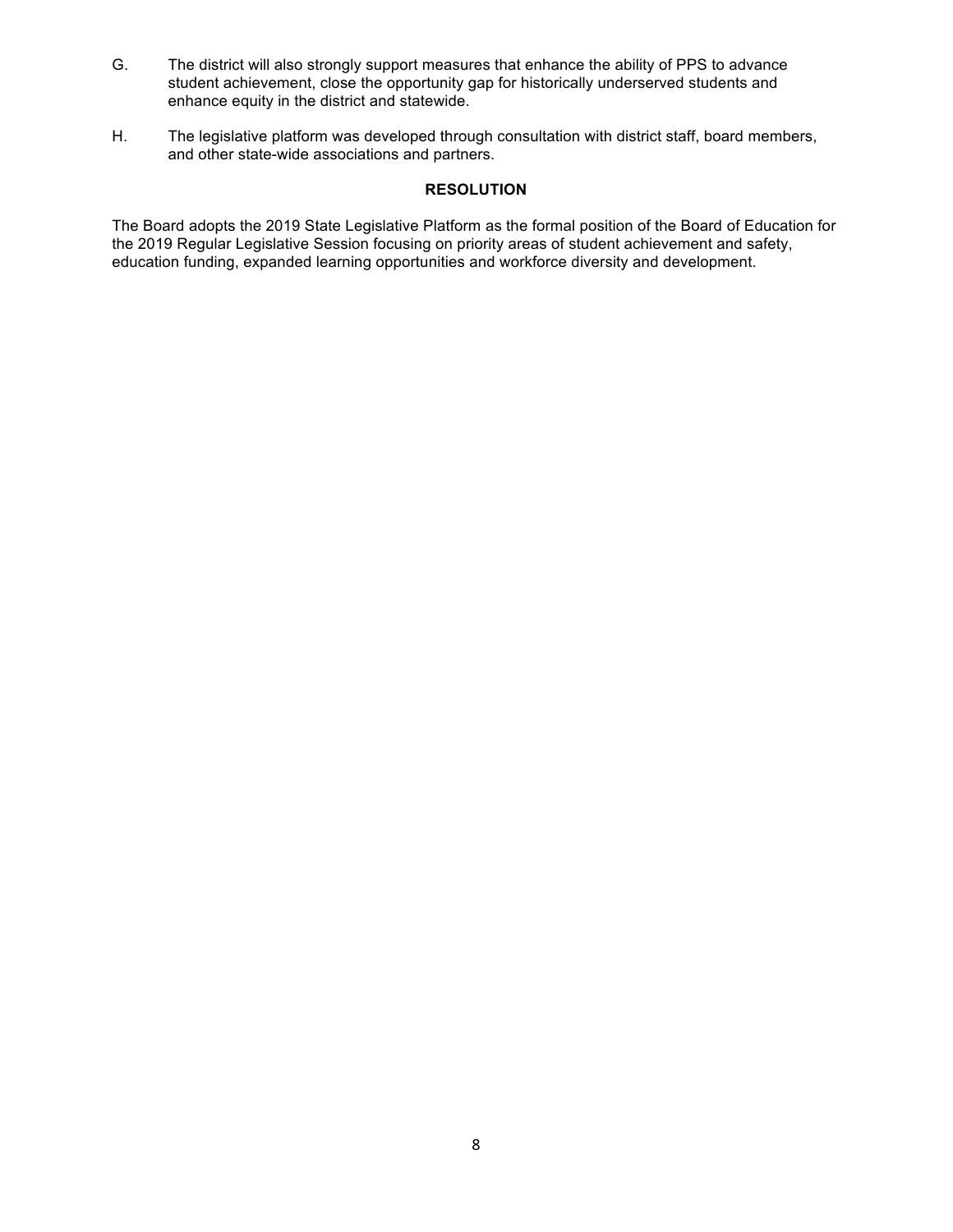### School Boundary Revision for Gray and West Sylvan Middle Schools and Lincoln and Wilson High Schools

### **RECITALS**

- 1. School Board Resolution 5256, adopted April 6, 2016, changed program locations and school boundary lines for 15 of 17 schools and programs in the Lincoln and Wilson clusters.
- . 2. A recent review identified a small portion of resolution language that 1) did not align with the maps shared with parents and 2) did not reflect the stated intent of the Board of Directors at the time of the decision.
- 3. The proposed school boundary revision, as described below and shown in Exhibit A, would replace the language in recital 10.b.1 of Resolution 5256 with the following:
	- a. "The area of the Bridlemile boundary that begins at the intersection of SW Scholls Ferry Rd and the eastern property line of 2744 SW Scholls Ferry Rd., south to the western property line of Fanno Creek Natural Area, west along SW Raleighwood Ct to SW Scholls Ferry Rd and southwest to the Washington County Line"
- 4. The changes correct an error in a street reference (SW Raleighwood Court replaces "SW Scholls Ferry Court) and will result in the same high school transit routes for students living in proximity to and along both sides of SW Scholls Ferry Road.
- 5. Households in the boundary reconciliation area were notified of the proposed change and informed of meeting dates when the PPS Board would be discussing and deciding the change, as required in PPS 4.10.047-AD.
- 6. Individualized letters will be sent to families of the 17 PPS students who live in the boundary revision area describing their specific school assignment options:
	- a. Students will be assigned to West Sylvan MS at the end of  $5<sup>th</sup>$  grade, and Lincoln HS at the end of  $8<sup>th</sup>$  grade.
	- b. Students may also request transfer to Gray MS and Wilson HS.
	- c. Students currently enrolled in PPS middle or high schools will not be required to change schools because of the boundary reconciliation.

# **RESOLUTION**

- 1. The Board of Education hereby adopts the revised school boundary reconciliation for Gray and West Sylvan middle schools and Lincoln and Wilson high schools, as described in Exhibit A.
- 2. The Board directs the Superintendent to notify schools and families of the change and initiate transportation routing and other operational adjustments to support effective implementation of this plan.

*B. Martinek*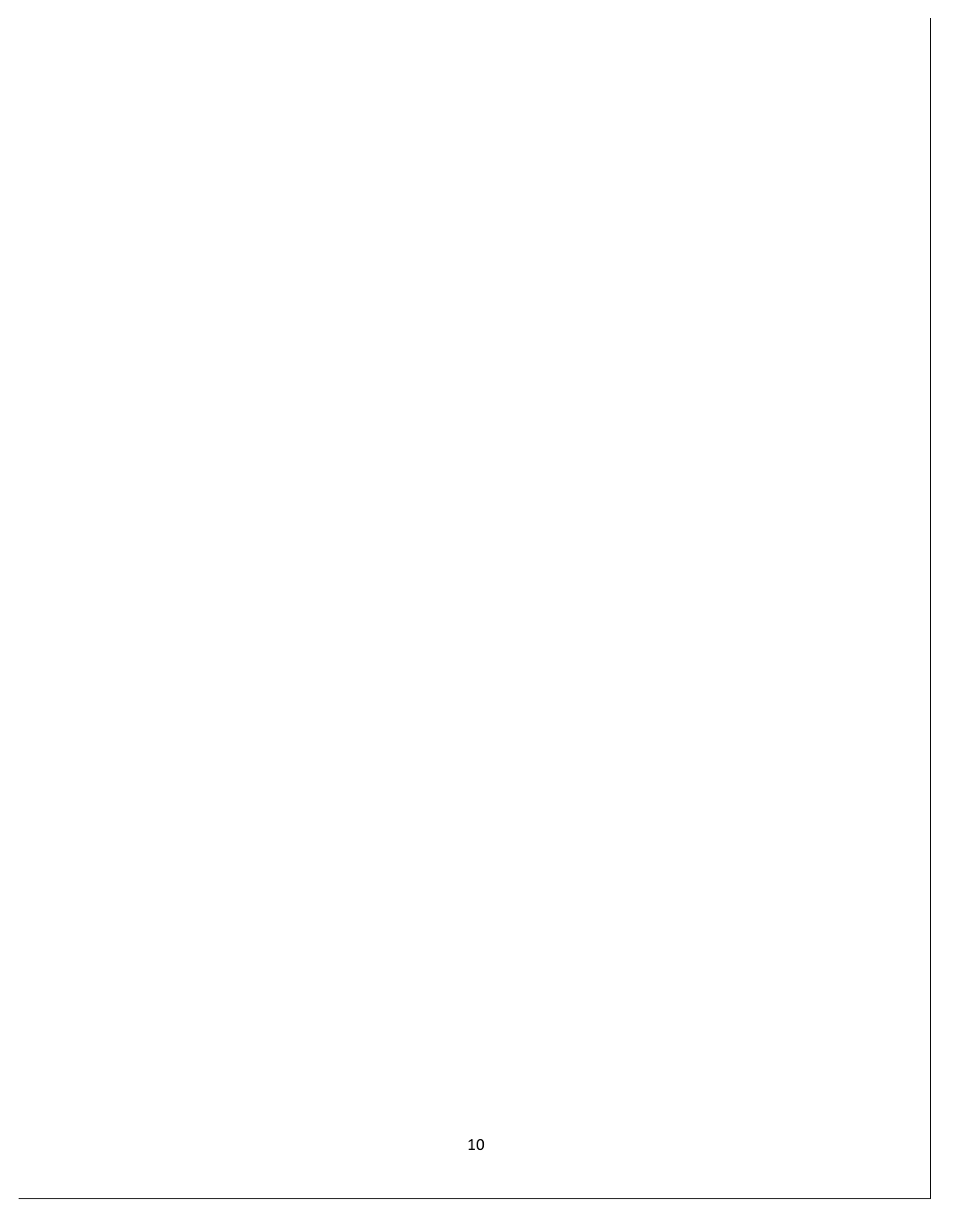$\vert \mathbf{x} \vert$ The image part with relationship ID rId10 was not found in the file.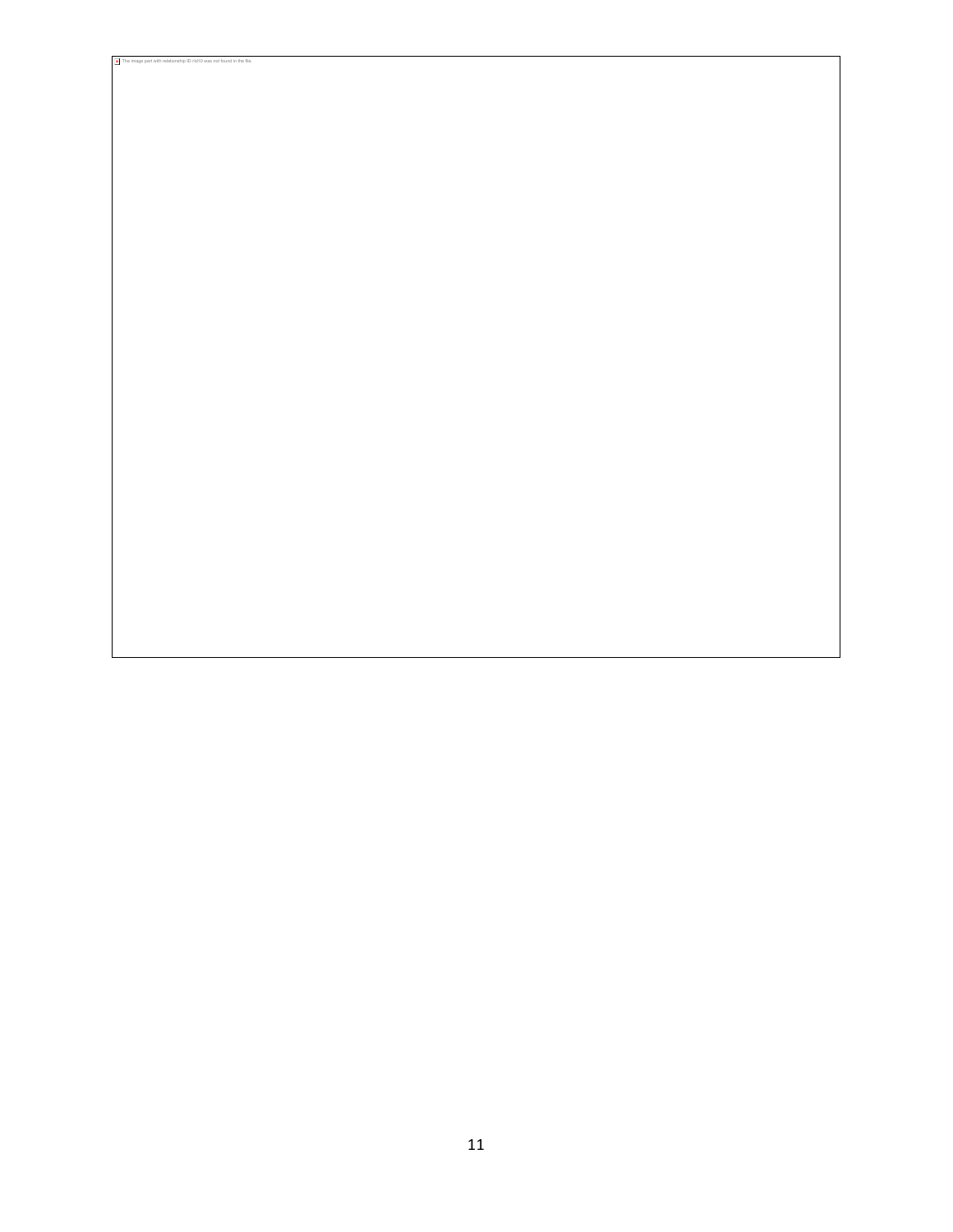### Resolution to approve OAR 581-022-2320 Required Instructional Time Exemption (A): Students who have fulfilled all state requirements for graduation under OAR 581-022-2000.

### **RECITALS**

- A. OAR 581-022-2320 requires all school districts to ensure that at least 92% of all students in the District and at least 80% of all students at each school operated by the District are scheduled to receive annually the minimum hours of Required Instructional Time:
	- a. Grade 12 966 hours;
	- b. Grades 9-11 990 hours; and
	- c. Grades K-8 900 hours.
- B. On August 14, 2018, Board of Education voted to support the proposed Required Instructional Time exemptions to the State Board of Education.
- C. On September 26, 2018, the Oregon Department of Education (ODE) amended OAR 581-022- 2320 to include exemptions that local school boards, after a public hearing, could approve; including Exemption A: Students who have fulfilled all state requirements for graduation under OAR 581-022-2000
- D. On November 13, 2018, the Portland Public School Board conducted a public hearing on Exemption A.

### **RESOLUTION**

The Board of Education hereby approves for the 2018-19 school year OAR 581-022-2320 Required Instructional Time Exemption (A): Students who have fulfilled all state requirements for graduation under OAR 581-022-2000.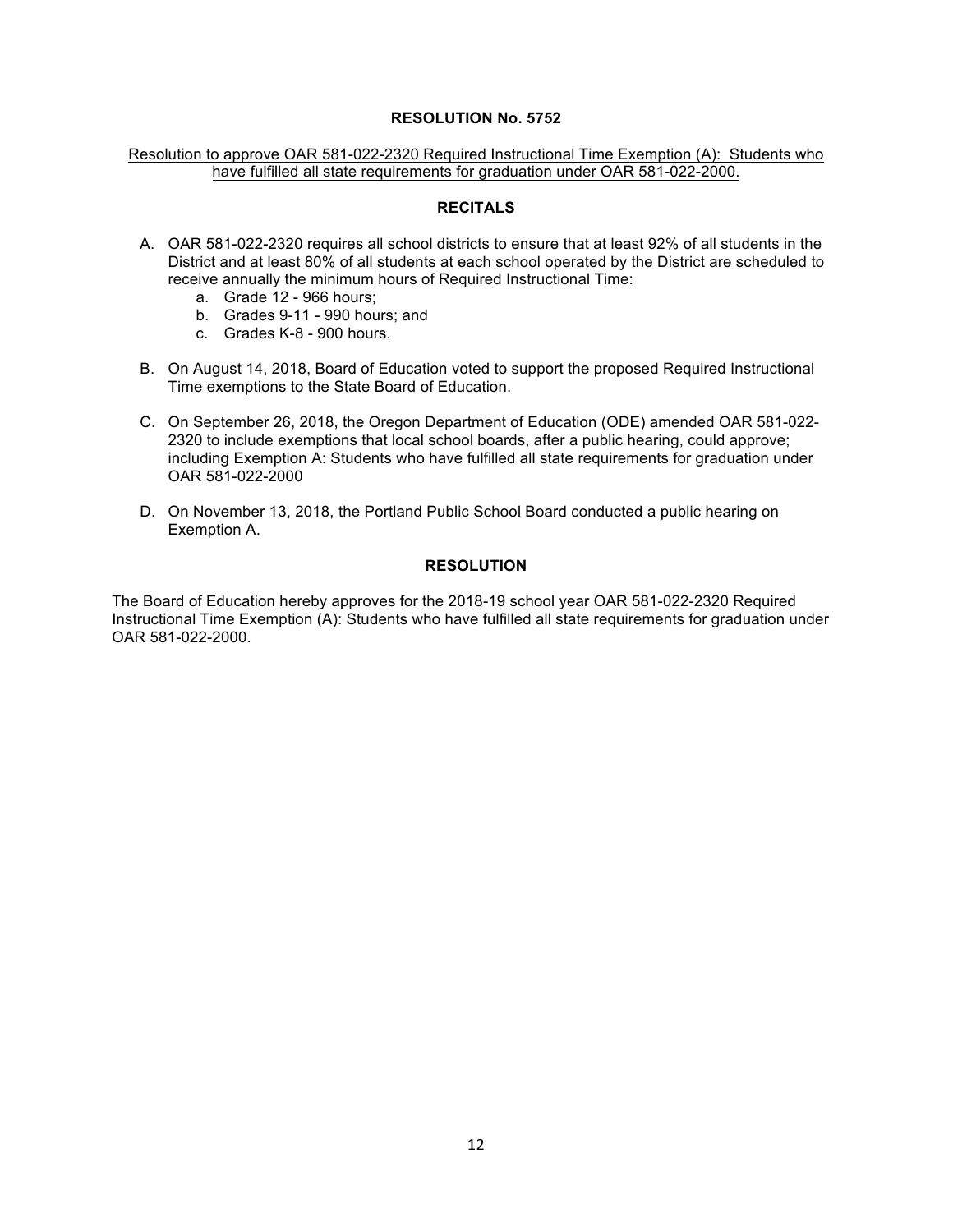#### Resolution to approve OAR 581-022-2320 Required Instructional Time Exemption (A): Students who have fulfilled all state requirements for graduation under OAR 581-022-2000.

# **RECITALS**

- A. OAR 581-022-2320 requires all school districts to ensure that at least 92% of all students in the District and at least 80% of all students at each school operated by the District are scheduled to receive annually the minimum hours of Required Instructional Time:
	- a. Grade 12 966 hours;
	- b. Grades 9-11 990 hours; and
	- c. Grades K-8 900 hours.
- B. On August 14, 2018, Board of Education voted to support the proposed Required Instructional Time exemptions to the State Board of Education.
- C. On September 26, 2018, the Oregon Department of Education (ODE) amended OAR 581-022- 2320 to include exemptions that local school boards, after a public hearing, could approve; including Exemption A: Students who have fulfilled all state requirements for graduation under OAR 581-022-2000
- D. On November 13, 2018, the Portland Public School Board conducted a public hearing on Exemption A.

# **RESOLUTION**

The Board of Education hereby approves for the 2019-20 school year OAR 581-022-2320 Required Instructional Time Exemption (A): Students who have fulfilled all state requirements for graduation under OAR 581-022-2000.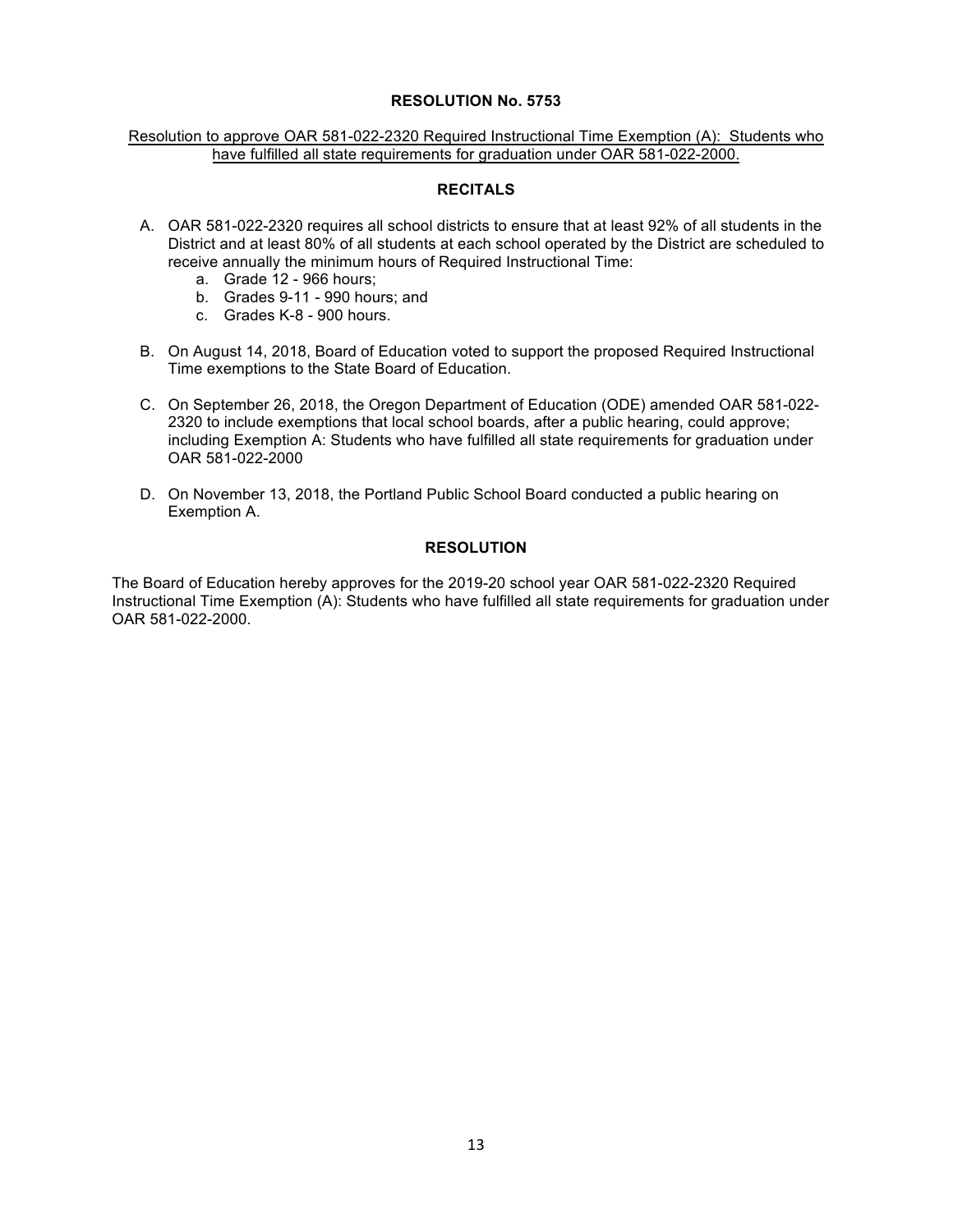Resolution to approve OAR 581-022-2320 Required Instructional Time Exemption (B): Students who at the start of their Senior year are on track to exceed all state requirements for graduation under OAR 581- 022-2000 as determined by the number and type of credits earned by the student.

#### **RECITALS**

- A. OAR 581-022-2320 requires all school districts to ensure that at least 92% of all students in the District and at least 80% of all students at each school operated by the District are scheduled to receive annually the minimum hours of Required Instructional Time:
	- a. Grade 12 966 hours;
	- b. Grades 9-11 990 hours; and
	- c. Grades K-8 900 hours.
- B. On August 14, 2018, Board of Education voted to support the proposed Required Instructional Time exemptions to the State Board of Education.
- C. On September 26, 2018, the Oregon Department of Education (ODE) amended OAR 581-022- 2320 to include exemptions that local school boards, after a public hearing, could approve; including Exemption (B): Students who at the start of their Senior year are on track to exceed all state requirements for graduation under OAR 581-022-2000 as determined by the number and type of credits earned by the student.
- D. On November 13, 2018, the Portland Public School Board conducted a public hearing on Exemption A.

#### **RESOLUTION**

The Board of Education hereby approves for the 2018-19 school year OAR 581-022-2320 Required Instructional Time Exemption (B): Students who at the start of their Senior year are on track to exceed all state requirements for graduation under OAR 581-022-2000 as determined by the number and type of credits earned by the student.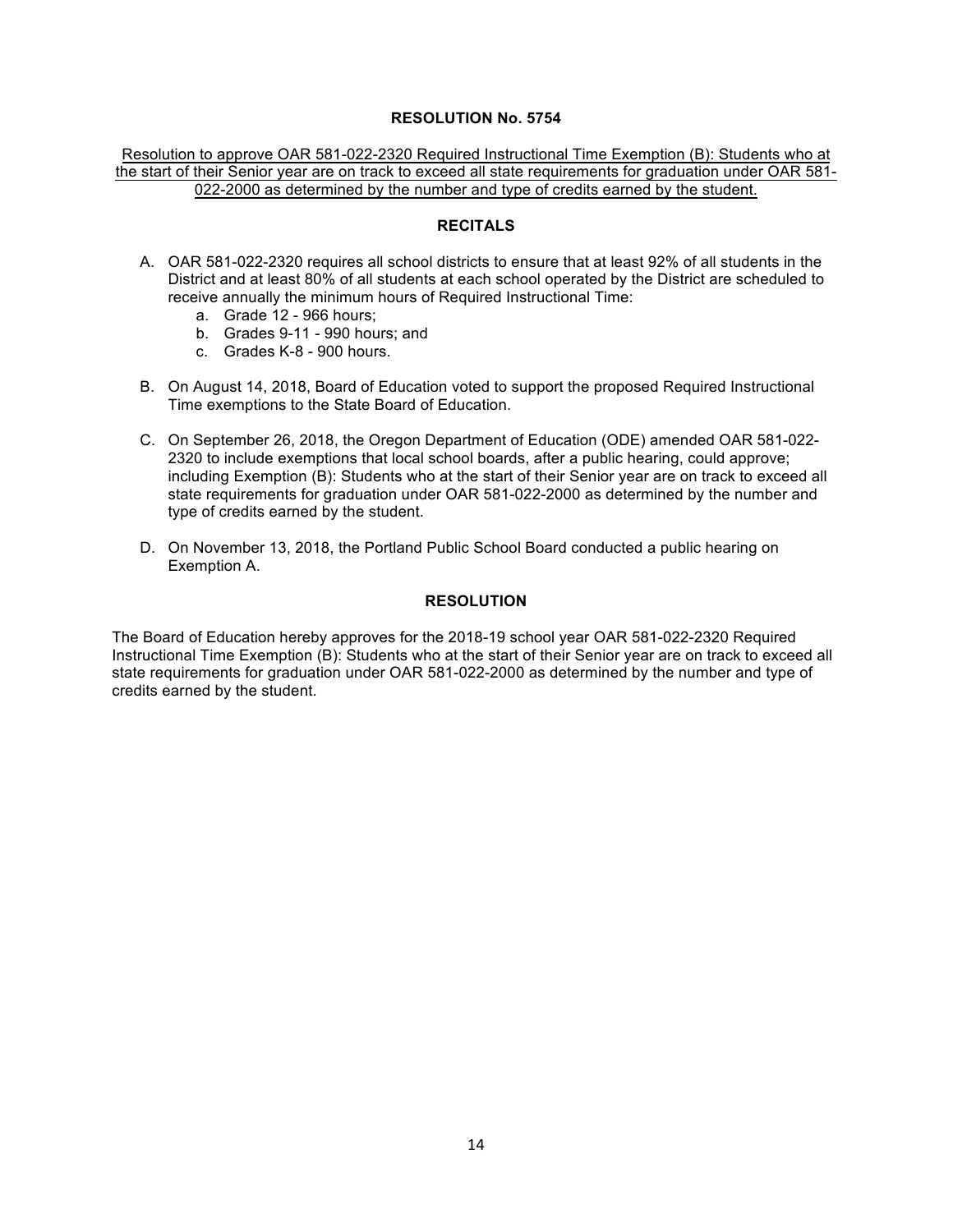Resolution to approve OAR 581-022-2320 Required Instructional Time Exemption (B): Students who at the start of their Senior year are on track to exceed all state requirements for graduation under OAR 581- 022-2000 as determined by the number and type of credits earned by the student.

#### **RECITALS**

- A. OAR 581-022-2320 requires all school districts to ensure that at least 92% of all students in the District and at least 80% of all students at each school operated by the District are scheduled to receive annually the minimum hours of Required Instructional Time:
	- a. Grade 12 966 hours;
	- b. Grades 9-11 990 hours; and
	- c. Grades K-8 900 hours.
- B. On August 14, 2018, Board of Education voted to support the proposed Required Instructional Time exemptions to the State Board of Education.
- C. On September 26, 2018, the Oregon Department of Education (ODE) amended OAR 581-022- 2320 to include exemptions that local school boards, after a public hearing, could approve; including Exemption (B): Students who at the start of their Senior year are on track to exceed all state requirements for graduation under OAR 581-022-2000 as determined by the number and type of credits earned by the student.
- D. On November 13, 2018, the Portland Public School Board conducted a public hearing on Exemption A.

#### **RESOLUTION**

The Board of Education hereby approves for the 2019-20 school year OAR 581-022-2320 Required Instructional Time Exemption (B): Students who at the start of their Senior year are on track to exceed all state requirements for graduation under OAR 581-022-2000 as determined by the number and type of credits earned by the student.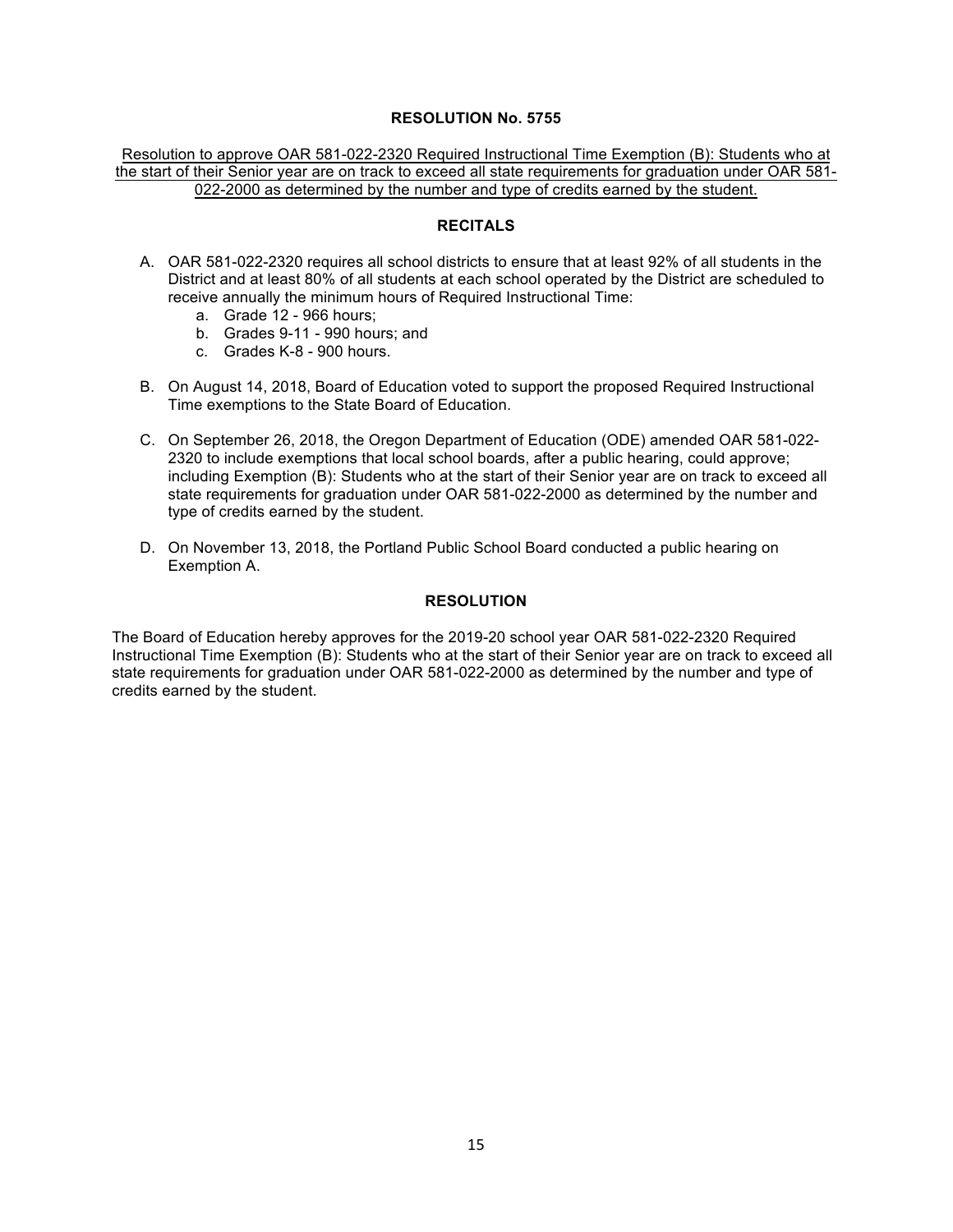Resolution to approve OAR 581-022-2320 Required Instructional Time Exemption (C): Students who are earning credits toward a diploma through accelerated learning classes, such as Advanced Placement, International Baccalaureate, or classes at a post-secondary institution, internship, work-based learning, or credits by proficiency.

# **RECITALS**

- A. OAR 581-022-2320 requires all school districts to ensure that at least 92% of all students in the District and at least 80% of all students at each school operated by the District are scheduled to receive annually the minimum hours of Required Instructional Time:
	- a. Grade 12 966 hours;
	- b. Grades 9-11 990 hours; and
	- c. Grades K-8 900 hours.
- B. On August 14, 2018, Board of Education voted to support the proposed Required Instructional Time exemptions to the State Board of Education.
- C. On September 26, 2018, the Oregon Department of Education (ODE) amended OAR 581-022- 2320 to include exemptions that local school boards, after a public hearing, could approve; including Exemption (C): Students who are earning credits toward a diploma through accelerated learning classes, such as Advanced Placement, International Baccalaureate, or classes at a postsecondary institution, internship, work-based learning, or credits by proficiency.
- D. On November 13, 2018, the Portland Public School Board conducted a public hearing on Exemption A.

### **RESOLUTION**

The Board of Education hereby approves for the 2018-19 school year OAR 581-022-2320 Required Instructional Time Exemption (C): Students who are earning credits toward a diploma through accelerated learning classes, such as Advanced Placement, International Baccalaureate, or classes at a postsecondary institution, internship, work-based learning, or credits by proficiency.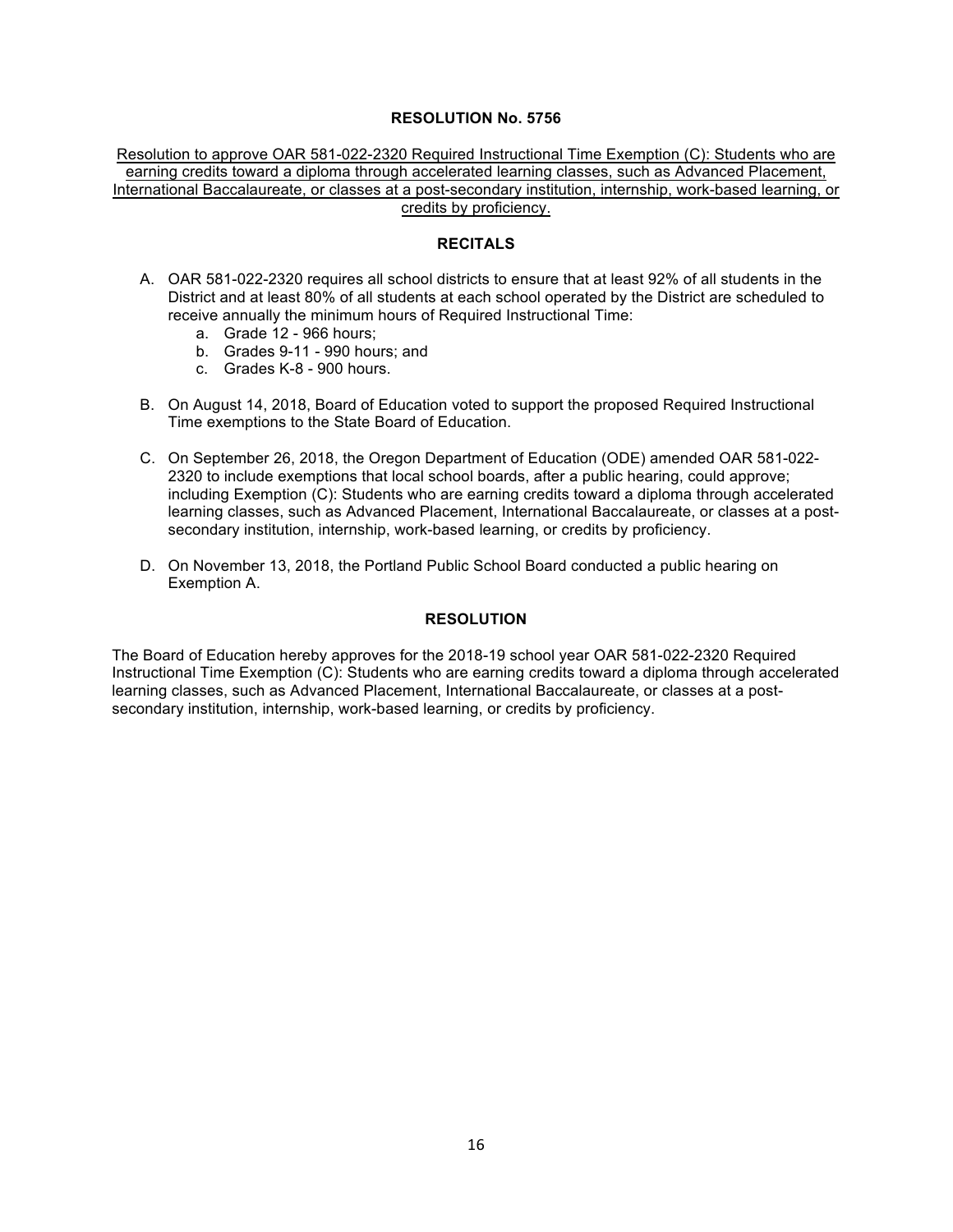Resolution to approve OAR 581-022-2320 Required Instructional Time Exemption (C): Students who are earning credits toward a diploma through accelerated learning classes, such as Advanced Placement, International Baccalaureate, or classes at a post-secondary institution, internship, work-based learning, or credits by proficiency.

### **RECITALS**

- A. OAR 581-022-2320 requires all school districts to ensure that at least 92% of all students in the District and at least 80% of all students at each school operated by the District are scheduled to receive annually the minimum hours of Required Instructional Time:
	- a. Grade 12 966 hours;
	- b. Grades 9-11 990 hours; and
	- c. Grades K-8 900 hours.
- B. On August 14, 2018, Board of Education voted to support the proposed Required Instructional Time exemptions to the State Board of Education.
- C. On September 26, 2018, the Oregon Department of Education (ODE) amended OAR 581-022- 2320 to include exemptions that local school boards, after a public hearing, could approve; including Exemption (C): Students who are earning credits toward a diploma through accelerated learning classes, such as Advanced Placement, International Baccalaureate, or classes at a postsecondary institution, internship, work-based learning, or credits by proficiency.
- D. On November 13, 2018, the Portland Public School Board conducted a public hearing on Exemption A.

### **RESOLUTION**

The Board of Education hereby approves for the 2019-20 school year OAR 581-022-2320 Required Instructional Time Exemption (C): Students who are earning credits toward a diploma through accelerated learning classes, such as Advanced Placement, International Baccalaureate, or classes at a postsecondary institution, internship, work-based learning, or credits by proficiency.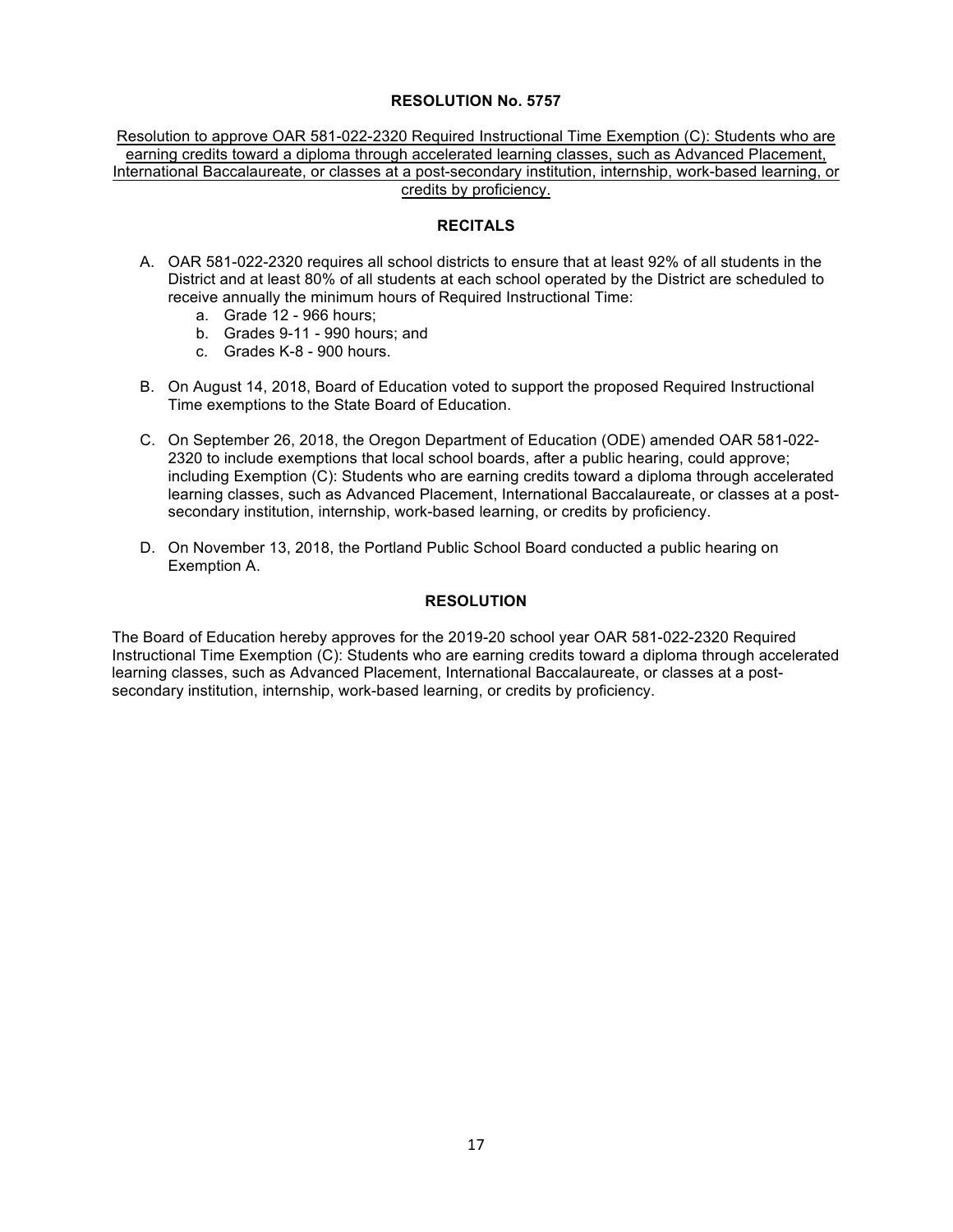Resolution to approve OAR 581-022-2320 Required Instructional Time Exemption (D): A school district may request permission to exempt and alternative education program. The Board approves staff to request this permission from the State for exemption to PPS alternative education programs in the Department of Multiple Pathways to Graduation.

### **RECITALS**

- A. OAR 581-022-2320 requires all school districts to ensure that at least 92% of all students in the District and at least 80% of all students at each school operated by the District are scheduled to receive annually the minimum hours of Required Instructional Time:
	- a. Grade 12 966 hours;

.

- b. Grades 9-11 990 hours; and
- c. Grades K-8 900 hours.
- B. On August 14, 2018, Board of Education voted to support the proposed Required Instructional Time exemptions to the State Board of Education.
- C. On September 26, 2018, the Oregon Department of Education (ODE) amended OAR 581-022- 2320 to include exemptions that local school boards, after a public hearing, could approve; including Exemption (D): A school district may request permission to exempt and alternative education program. The Board approves staff to request this permission from the State for exemption to PPS alternative education programs in the Department of Multiple Pathways to Graduation.
- D. On November 13, 2018, the Portland Public School Board conducted a public hearing on Exemption A.

### **RESOLUTION**

The Board of Education hereby approves for the 2018-19 school year OAR 581-022-2320 Required Instructional Time Exemption (D): A school district may request permission to exempt and alternative education program. The Board instructs the Superintendent to request from the State the exemption to PPS alternative education programs in the Department of Multiple Pathways to Graduation. These programs are: Alliance High School, DART Schools, Metropolitan Learning Center, and Community Based Organizations (CBOs).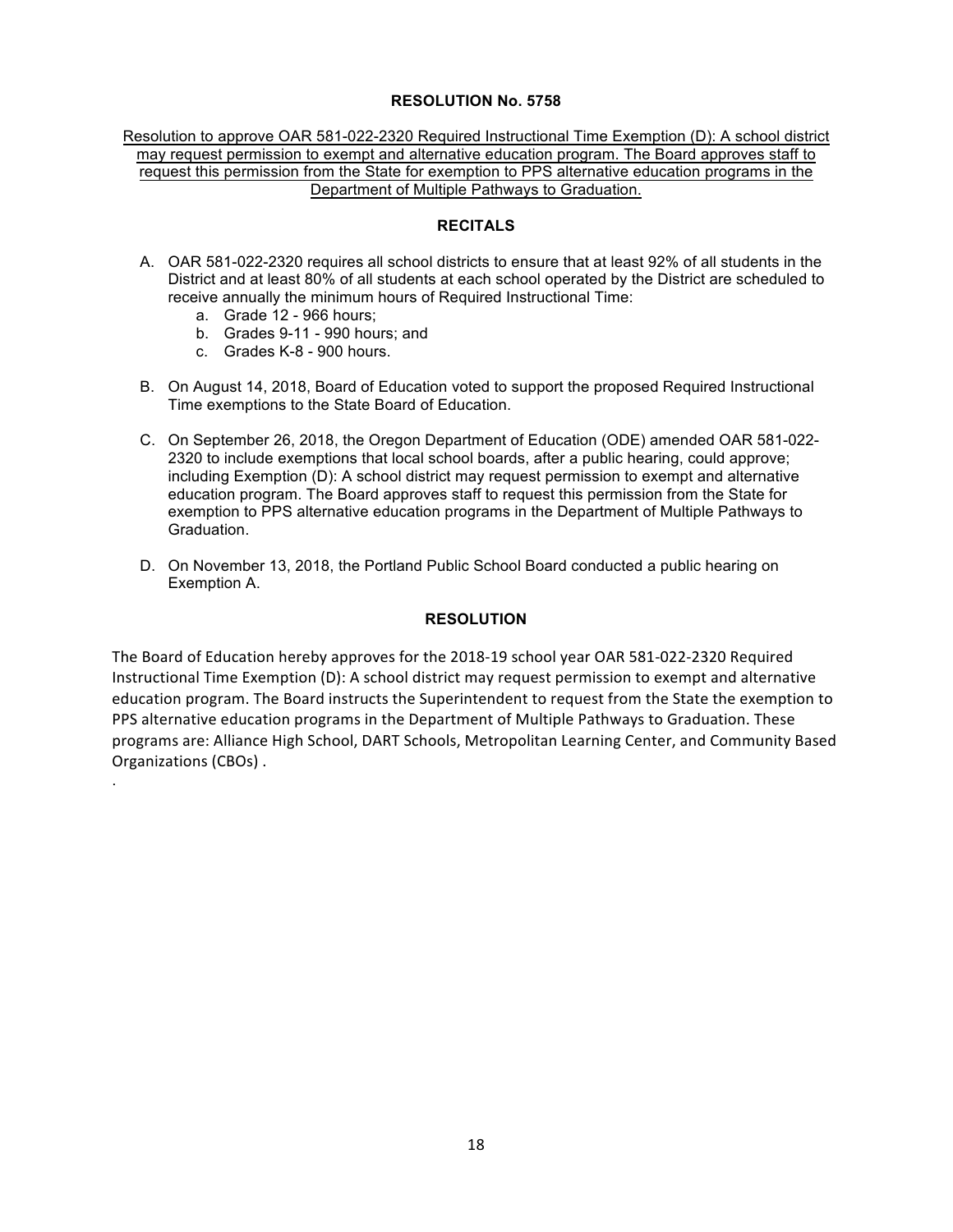Resolution to approve OAR 581-022-2320 Required Instructional Time Exemption (D): A school district may request permission to exempt and alternative education program. The Board approves staff to request this permission from the State for exemption to PPS alternative education programs in the Department of Multiple Pathways to Graduation.

### **RECITALS**

- A. OAR 581-022-2320 requires all school districts to ensure that at least 92% of all students in the District and at least 80% of all students at each school operated by the District are scheduled to receive annually the minimum hours of Required Instructional Time:
	- a. Grade 12 966 hours;

.

- b. Grades 9-11 990 hours; and
- c. Grades K-8 900 hours.
- B. On August 14, 2018, Board of Education voted to support the proposed Required Instructional Time exemptions to the State Board of Education.
- C. On September 26, 2018, the Oregon Department of Education (ODE) amended OAR 581-022- 2320 to include exemptions that local school boards, after a public hearing, could approve; including Exemption (D): A school district may request permission to exempt and alternative education program. The Board approves staff to request this permission from the State for exemption to PPS alternative education programs in the Department of Multiple Pathways to Graduation.
- D. On November 13, 2018, the Portland Public School Board conducted a public hearing on Exemption A.

### **RESOLUTION**

The Board of Education hereby approves for the 2019-20 school year OAR 581-022-2320 Required Instructional Time Exemption (D): A school district may request permission to exempt and alternative education program. The Board instructs the Superintendent to request from the State the exemption to PPS alternative education programs in the Department of Multiple Pathways to Graduation. These programs are: Alliance High School, DART Schools, Metropolitan Learning Center, and Community Based Organizations (CBOs).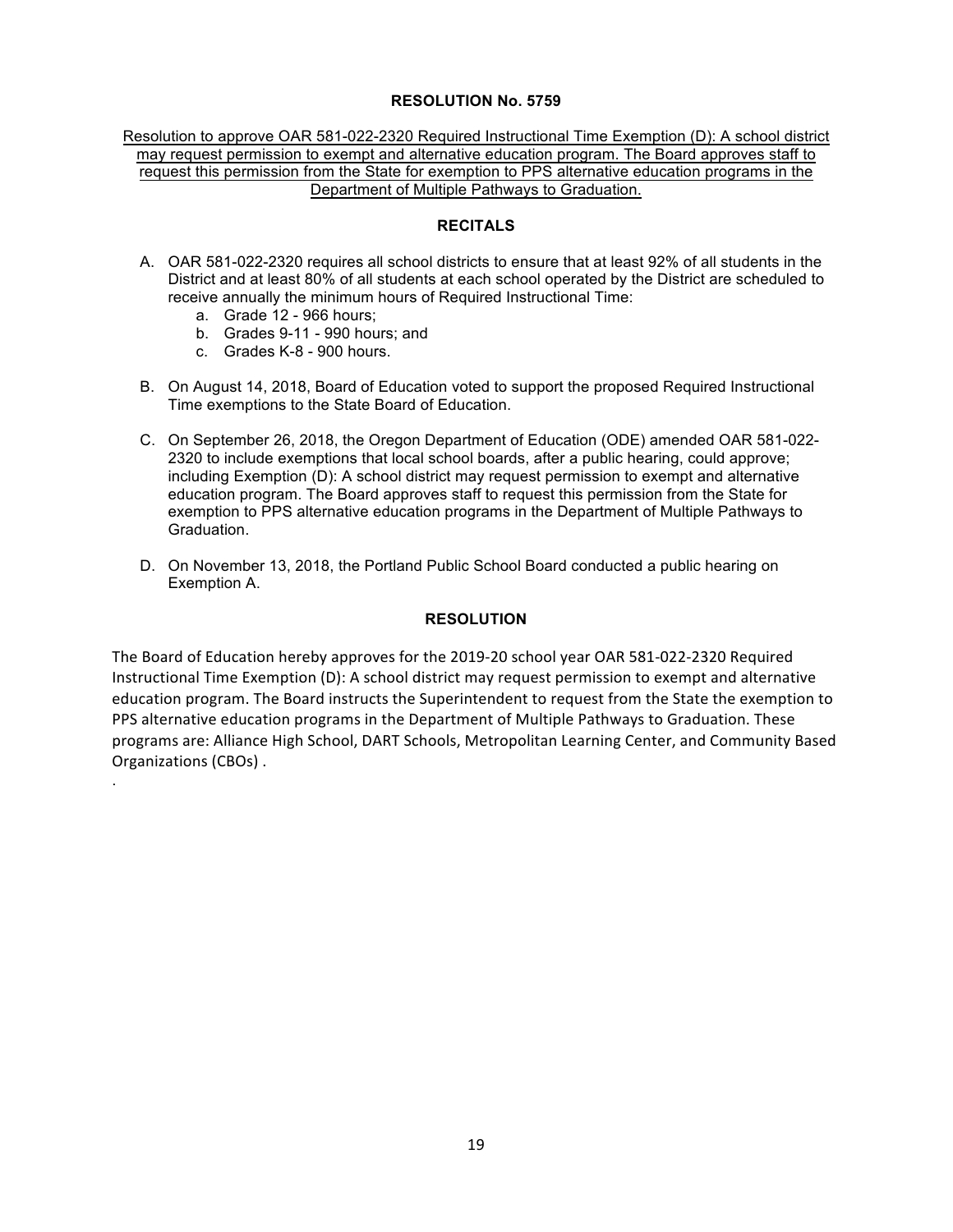### Amendment of Disposition of Surplus Real Property Policy 8.70.40-P and Rescission of Real Estate Transaction Process 8.70.041-P

#### **RECITALS**

- A. In Spring 2018, the Board of Education Finance, Audit, and Operations (FAO) Committee began the process of reviewing and amending Policies 8.70.040-P (Disposition of Surplus Real Property) and 8.70.41-P (Real Estate Transaction Process) ("Real Estate Policies"). Those changes were designed to clarify the District's duty to maintain and preserve its real property assets, to clarify the objectives of any real estate transaction, and to solidify the process for real estate transactions. FAO did not complete the policy work before the committee was suspended.
- B. On September 20, 2018, the Board Policy & Governance Committee resumed review of the Real Estate Policies and recommends amending 8.70.040 and rescinding 8.70.041.
- C. On October 2, 2018, the Board presented the first reading of the Real Estate Policies
- D. On October 16, 2018, the Policy & Governance Committee considered and then recommended a proposed amendment to policy 8.70.040-P ("Amendment No. 1"). Amendment No. 1 was posted on the Board draft policy page on the District web site on October 22, 2018.
- E. Per District policy, the public comment was open for at least 21 days, and no comments were received.

#### **RESOLUTION**

The Board hereby amends Disposition of Surplus Real Property Policy 8.70.40-P, rescinds Real Estate Transaction Process 8.70.041-P, and instructs the Superintendent to amend as necessary any administrative directives derived from these policies.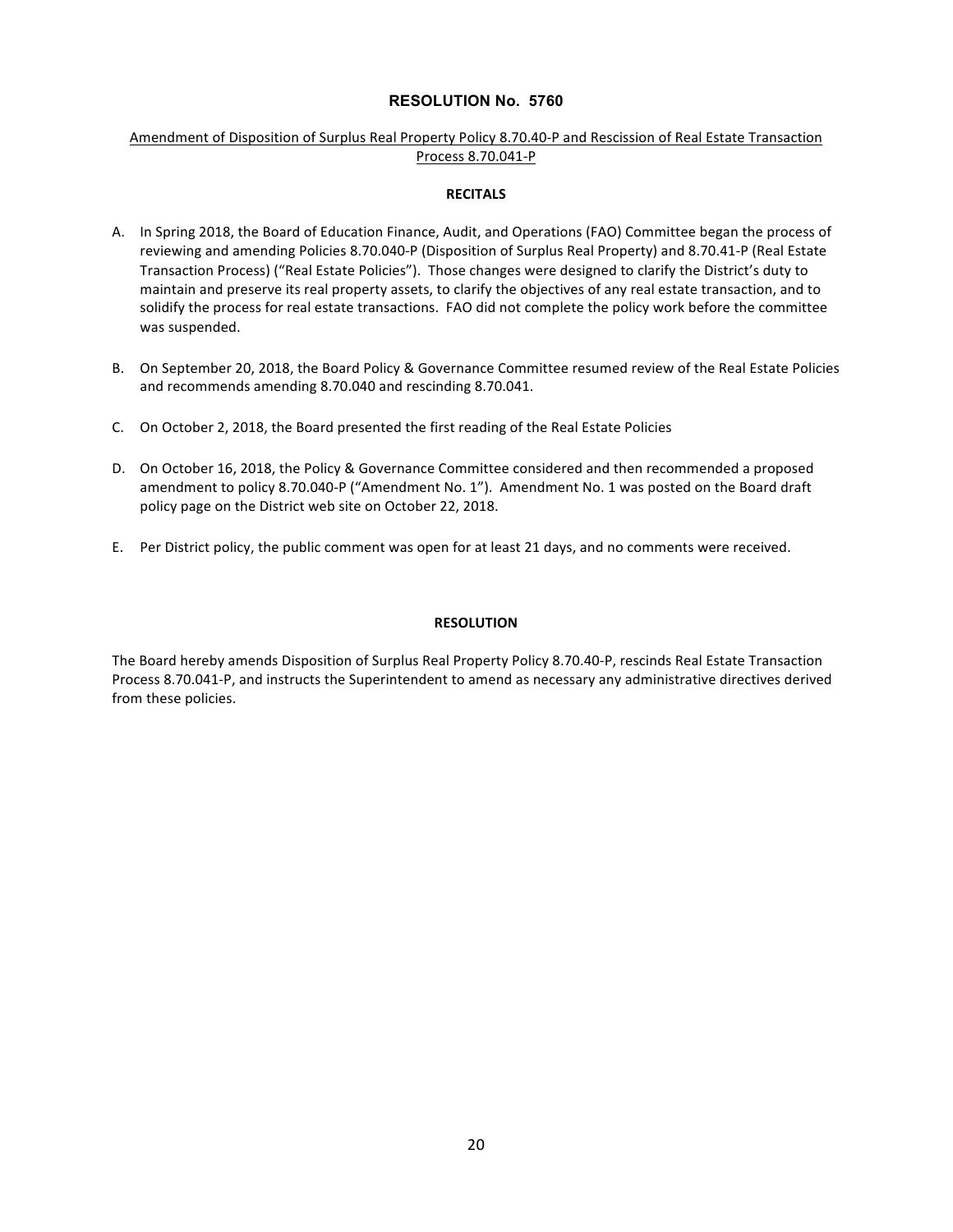Rescission of Public Information Program Policy 7.30.010-P, Teacher Transfers Policy 5.20.060-P, Non-contractual Grievance Procedure Policy 5.40.020-P, and Recommendations on Employment of Relatives Policy 5.60.015

#### **RECITALS**

- F. On September 20, 2018, the Board of Education's Policy and Governance Committee reviewed and considered the necessity and relevance of:
	- a. Public Information Program Policy 7.30.010-P
	- b. Teacher Transfers Policy 5.20.060-P
	- c. Non-contractual Grievance Procedure Policy 5.40.020-P, and
	- d. Recommendations on Employment of Relatives Policy 5.60.015
- G. On October 2, 2018, the Board presented the first reading of each of those policies for rescission.
- H. Per District policy, the public comment was open for at least 21 days, and no comments were received.

#### **RESOLUTION**

The Board hereby rescinds each of the following policies: Public Information Program Policy 7.30.010-P, Teacher Transfers Policy 5.20.060-P, Non-contractual Grievance Procedure Policy 5.40.020-P, and Recommendations on Employment of Relatives Policy 5.60.015, and instructs the Superintendent to rescind any administrative directives derived from these policies.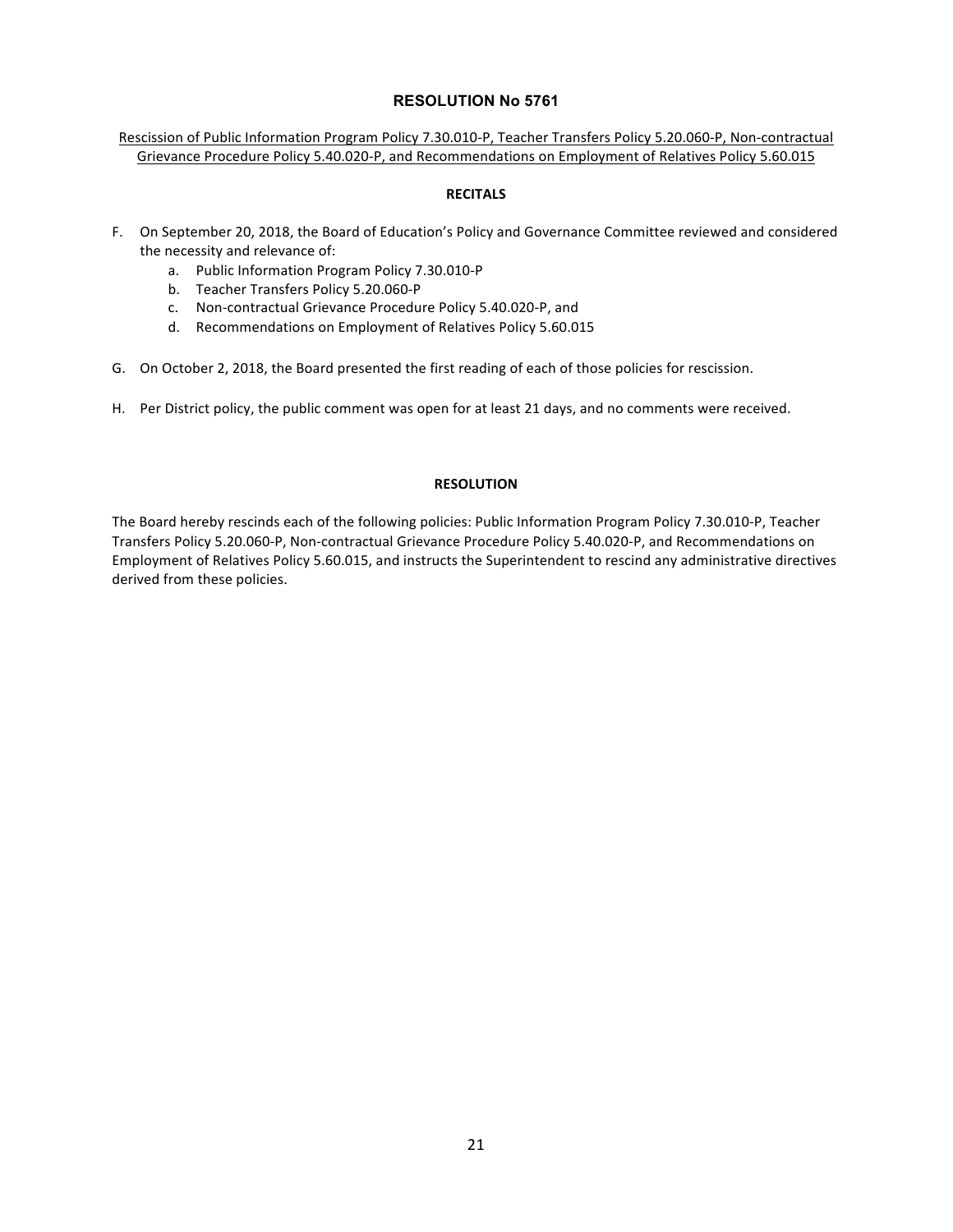### Authorization for Off-Campus Activities

# **RECITAL**

Portland Public Schools ("District") Policy 6.50.010-P ("Off-Campus Activities") requires the Board of Education ("Board") consent to student out-of-state travel.

# **RESOLUTION**

The Board has reviewed the request for out-of-state travel. All required documents have been submitted to the Risk Management Department. The Superintendent recommends that the Board consent to the student out-of-state travel for the below request:

| Date(s)           | School,<br>Course, and<br>Number of<br><b>Students</b>                 | <b>Purpose of Travel</b>                                                                                | <b>Travel Destination</b>                   | <b>Estimated Cost</b>  |
|-------------------|------------------------------------------------------------------------|---------------------------------------------------------------------------------------------------------|---------------------------------------------|------------------------|
| 11/30/18          | Astor 4 <sup>th</sup><br>Grade Class:<br>36 students                   | Students will learn<br>about Native Americans<br>of the Pacific Northwest                               | Lelooska Cultural Center<br>Ariel, WA       | \$6.00 per<br>student  |
| 11/30/18          | <b>Beaumont</b><br>Jazz Group;<br>21 students                          | Performance and<br>educational clinic to<br>develop jazz style<br>appropriate to age level              | <b>Clark College</b><br>Vancouver, WA       | \$400.00               |
| 12/1/18           | Beaumont<br>Jazz Group,<br>21 students                                 | Performance and<br>educational clinic to<br>hear other students,<br>perfect and study jazz<br>style     | <b>Skyview High School</b><br>Vancouver, WA | \$225.00               |
| 4/5-4/8 2019      | Lincoln<br>Choir.<br>40 students                                       | Performance, travel,<br>community building                                                              | Victoria, BC                                | \$560 per student      |
| 11/30/18          | <b>Beverly</b><br>Cleary Two<br>$4th$ Grade<br>Classes, 57<br>students | Experience an authentic<br>northwest Native<br>American storytelling<br>performance                     | Lelooska Cultural Center<br>Ariel, Wa       | \$14 per student       |
| 11/16-11/19, 2018 | Cleveland, 5-<br>10 Students                                           | Honor Group<br>opportunity to rehearse<br>and perform with other<br>excellent musicians                 | Sea Tac, WA                                 | \$356 per student      |
| 1/24/19           | Gray MS, 25<br>students                                                | Participate in Middle<br>School Jazz Festival                                                           | Clark College,<br>Vancouver, WA             | \$450                  |
| 4/12-16 2019      | Franklin HS.<br>110 students                                           | Disney Performing Arts:<br>Present and perform,<br>college visit, listen and<br>watch L.A. Philharmonic | Los Angeles and Anaheim,<br>California      | \$1,000 per<br>student |
| 3/24-29 2019      | Grant HS:<br>18 Students                                               | <b>Baseball Tournament</b>                                                                              | Phoenix, Arizona                            | \$1,275 per<br>student |

### **AUTHORIZATION FOR OFF-CAMPUS ACTIVITIES**